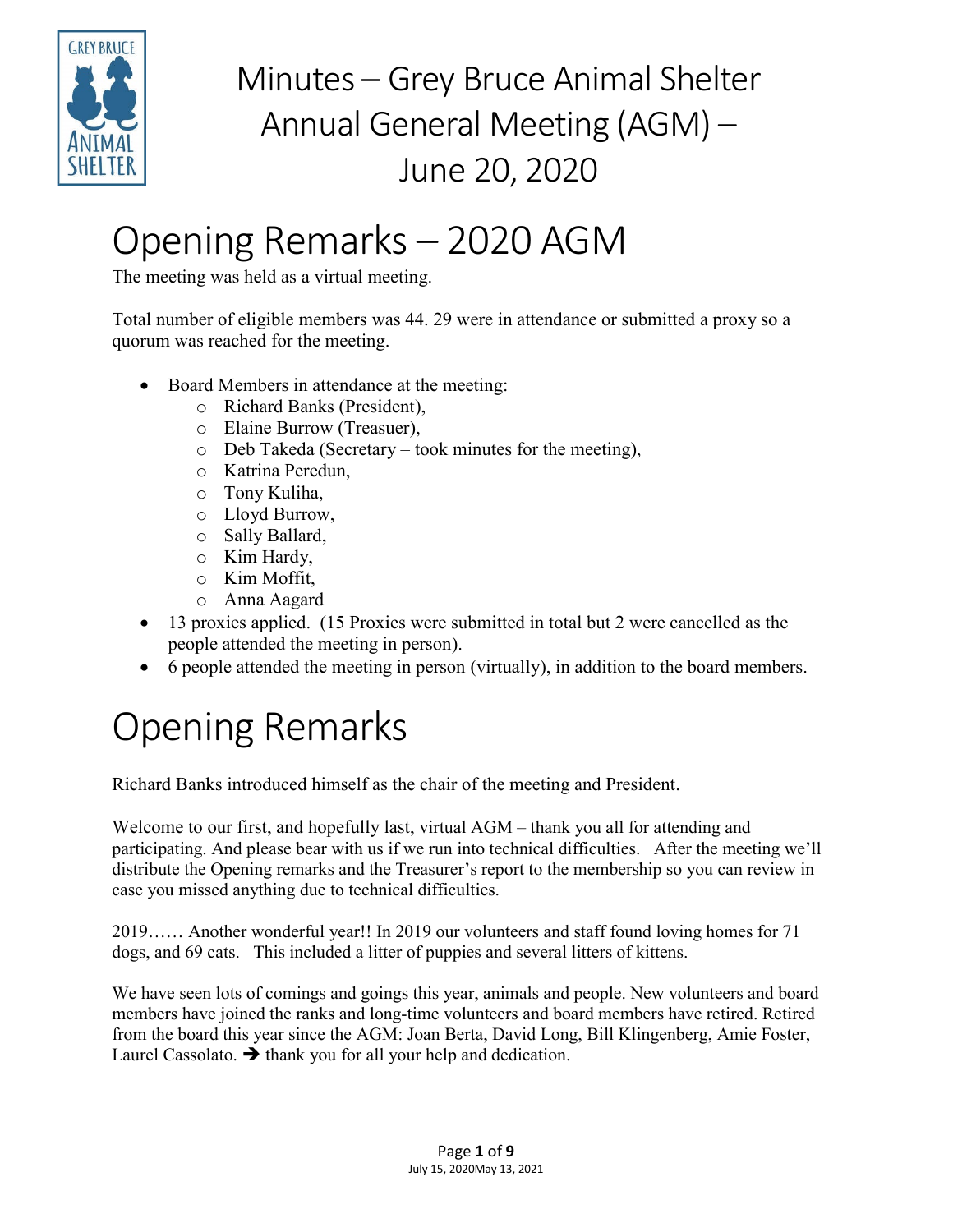

Two important volunteers who also retired from active participation but remain as very supportive members and friends are Jan and Nick Sideris who organized and participated in countless community fund-raising events and activities.  $\rightarrow$  thank you Jan and Nick for all your help and creativity

And while talking about volunteers, we want to take a moment to acknowledge the recent passing of one of our very dedicated long-time volunteers. Richard (Rich) Pierson braved all kinds of weather to drive from the Port Elgin area to the shelter to walk dogs, for close to 10 years. He retired from dog-walking in 2019 but did drop in to visit his furry friends occasionally afterwards. He was always cheerful and will be missed by dogs and people alike.

The following people have joined the board to fill vacancies, since the 2019 AGM: Kim Moffit, Tony Kuliha, Katrina Peredun, Anna Aagaard  $\rightarrow$  thank you for stepping up.

Our staff also changed. Kelly McKay left as shelter manager but remains a strong supporter as a GBAS member. Sharon Clement joined Sidony Bannon as Shelter Supervisors and Amanda Sergeant was hired to provide backup. Overall staff hours have not increased significantly but this allows for more backup and a better distribution of the hours. We have also evolved the afternoon/evening shift from primarily a dog-walking shift to one that includes an afternoon feeding so only one feeding needs to be done in the morning. This change also allows us to take advantage of afternoon bookings with the veterinarians and allows us to arrange after hours adoption and surrender visits.

This was also the year where the Blue Mountain Animal Shelter decided to entrust us with their remaining cats when they made the difficult decision to close their doors. Their members have become welcome supporters of our shelter!

As part of this we also absorbed The Cat's Meow, a thrift shop started by Blue Mountain and run entirely by volunteers – all proceeds go to the shelter! It has been closed due to COVID 19 but we are excited to announce that we will be opening 2 days a week, Tuesdays and Saturdays, starting the first Saturday in July. The store accepts and re-sells donated, gently used, small household furnishings, excluding fabric items. For anyone who hasn't visited the store, it is located in Meaford, details are available on the website.

Finally, donations of time, goods and dollars were wonderful in 2019. Just to highlight a few examples:

• Through the efforts of one of our supervisors, Sharon Clement, we received a donation of furniture from *Bayside Chrysler Dodge Jeep Ram* when they changed location. Donation of time from Sharon and a crew of volunteers allowed us to spruce up the shelter and give it a fresh, modern look.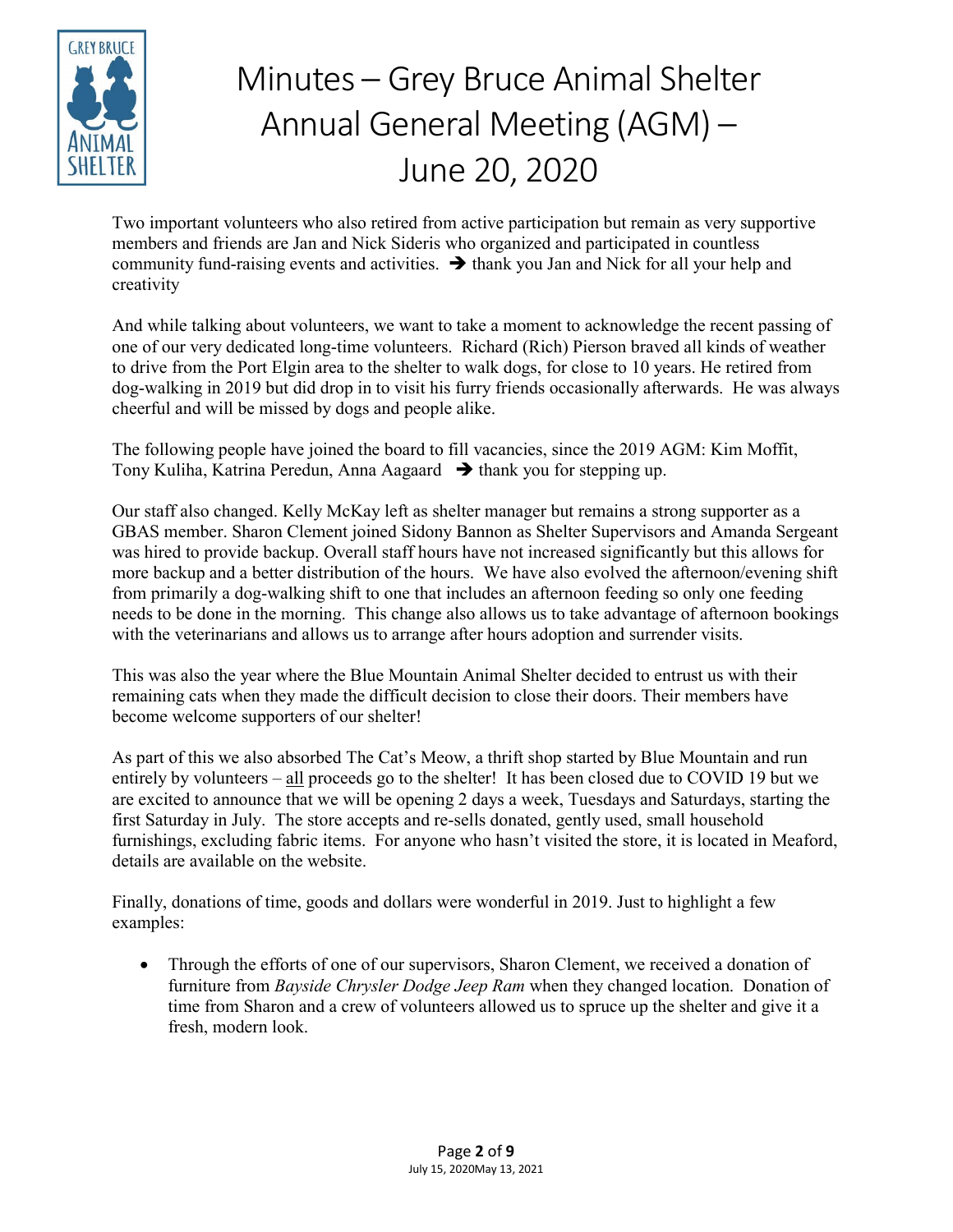

- Tony Kuliha and his wife Tracey initiated a project to raise funds for the purchase of a muchneeded new washer and dryer for the shelter, much of it from bottle returns! With the help of *Square Deal Neil's* in Southampton, it all came together!
- We had a new outdoor sign installed by *Sign Street* which really helps people finding our shelter.
- A generous donation by Lloyd and Elaine Burrow allowed us to complete the expansion of the ten dog runs so the dogs are able to move around more, and can go easily between the shelter, a covered outdoor space, and an open outdoor space. See pictures of the final results on our website.
- Other supporters have come up with creative initiatives in memory of dear departed pets such as the "Gus Memorial BBQ" and the "Play a Round for Jeeves" golf weekend.
- Some very creative volunteers such as Lauretta Ball, Kim Moffit, Jan Sideris and Laurel Cassolato marshalled their crews and organized their own very successful tables at community events or stand-alone events to raise funds
- A request on-line for several items including cleaning supplies, kitten and cat food and kitty litter was responded to with enthusiasm particularly over the holiday season.
- We rely heavily on the support of our community. Several corporate partners such as:
	- o Habitat For Humanity ReStore,
	- o Peninsula Ford,
	- o Global Pet Foods,
	- o Pet Valu in Owen Sound,
	- o Lois Taylor of D.C. Taylor Jewellers,
	- o McDougall Energy,
	- o Sun Times and
	- o Grey Bruce Pet Hospital, (who also is one of our primary vets)

o …..

made substantial donations to our shelter and in some cases hosted events or contests to bring in even more funds. For this we, and the animals, are very grateful!

Even some kind-hearted young children have requested donations to the shelter rather than gifts at their birthday parties.

And saving the best for last, OUR VOLUNTEERS! They are the life blood and glue of our shelter! Our volunteers work tirelessly to assure the animals in our care receive the best opportunity for a happy life when they leave our shelter. A Big THANK YOU to all of our volunteers!!!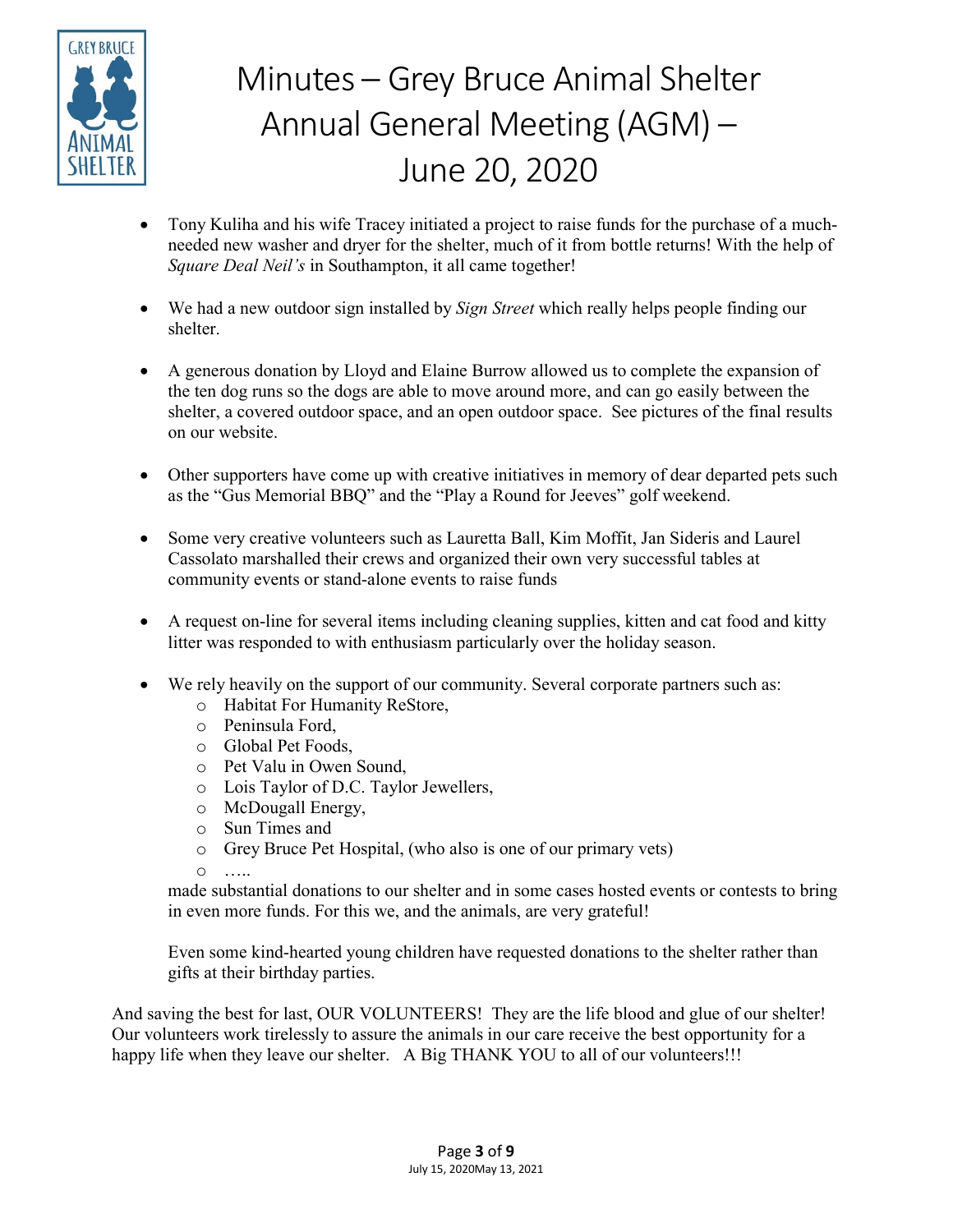

2020 is looking to be a good year in spite of the disruption due to COVID 19. Our staff and volunteers have done a splendid job of continuing to provide our services to the community while also carefully complying with COVID 19 provincial restrictions. They are following procedures to keep everyone safe and socially distant. They are scheduling volunteers in a way to minimize contacts. In the early period of the lockdowns one of our volunteers, Dave Cranny, graciously agreed to stay at the shelter, isolating with the animals in case it reached a point where we couldn't get a lot of people in to help. The shelter has been closed to drop-in traffic and operating "by appointment only" --- this has resulted in a quieter building, and calmer animals, but we still are processing many surrenders and adoptions. People do still come by with donations or make them on-line or by post. **Sometimes less is more!**

This year, many of our fund-raising events have been or will likely be cancelled. Therefore, we are pursuing more grant opportunities as well as on-line alternatives such as auctions of donated goods.

Fortunately, we did have a very successful fund-raiser early in the year, The Chocolate Lovers Event, organized by members of the community and volunteers, which has really helped us out. Many thanks to Chocolate Lovers Lois Taylor, Traci Smith, Lisa LaPierre, Danita Todd, Joy Jackson, Christie Leeder and Belinda Bowler.

Additionally we have received some very generous donations, including one that has enabled us to start on our new catio project that will make the outdoors accessible from all of our cat rooms rather than just one.

In addition to the catio project we are making plans to make better use of the land we have around the shelter, year round. To this end we are drawing up designs and soliciting funding to cover the cost of the following projects:

- 1. A project to install additional fencing in order to create larger areas for the dogs to run south of the building. The new fencing would also enclose areas around the outdoor pens so that if a dog gets loose while being transferred from one spot to another or if we have a "climber", they can't get to the road or parking area.
- 2. A project to install a covered area over the large pen to the North of the building, large enough to exercise and show the dogs in winter when the snow is too deep and the road too dangerous for walking. Currently, it is very difficult to get the dogs out for exercise in the winter, especially in the evening when it gets dark very early. This leads to frustration and unnecessarily dangerous situations for both handlers and dogs.
- 3. A project to replace the much patched outdoor dog pens behind the building. Many volunteers have the scars from bumping their heads against the tops of the gates or catching on the edges of the narrow openings as they exit the pen with an overly enthusiastic dog!

There is always lots to do! If you have any suggestions for funding, projects or for accomplishing these goals contact us through the shelter email.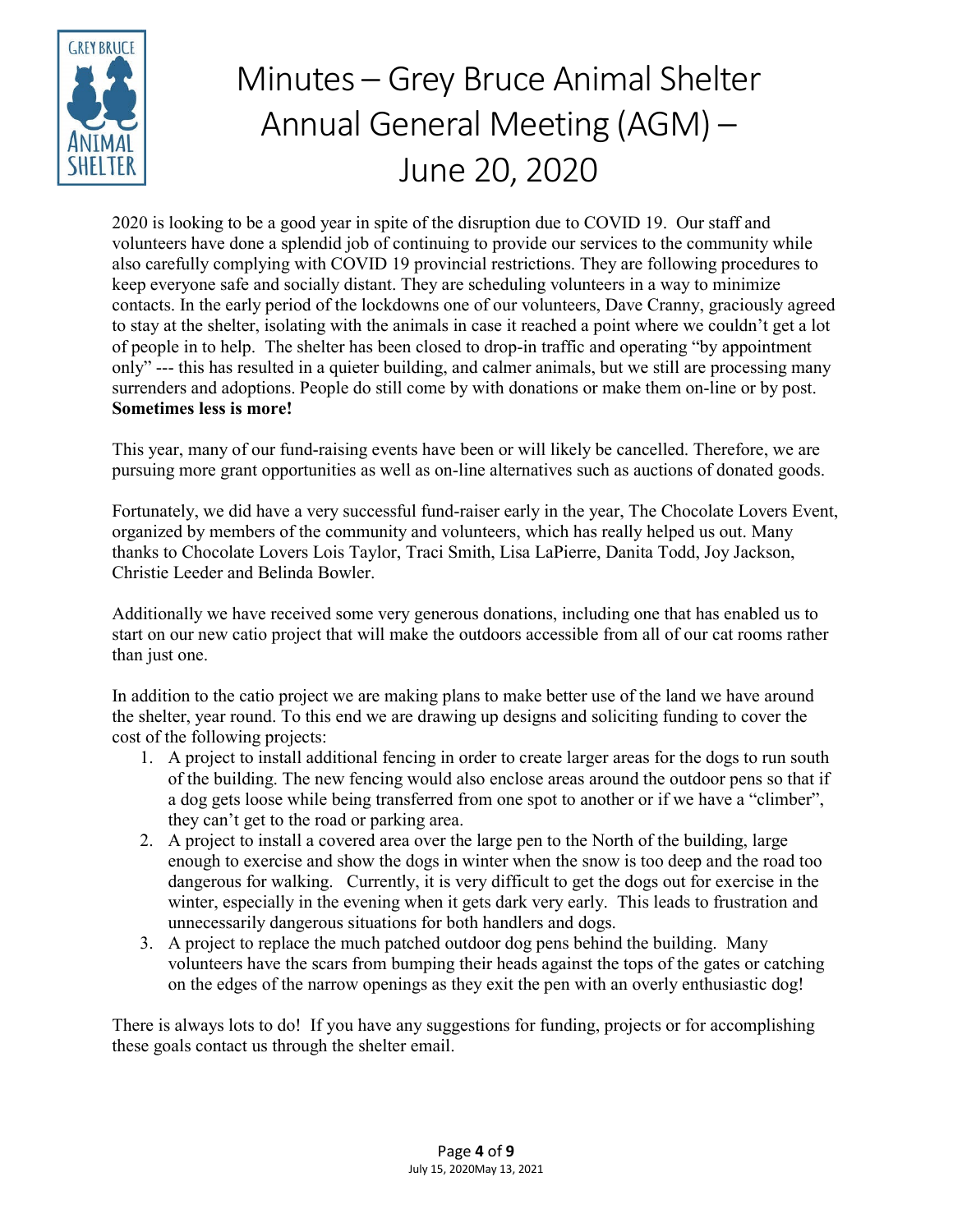

### Main Agenda Topics

**And now on to the Agenda…. It was announced that because of the nature of the meeting silence is consent. "When we have a motion, we will be asking for any objections."** 

**Participants could either object by voice, or by sending a chat message from their computer/tablet/smartphone to the organizers. Participants, other than the presenter, were muted to prevent feedback and background noises but were unmuted for questions and voting.**

1. The minutes from the 2019 AGM have been available on our website since the start of 2020. They can be found on the Events tab.

Richard made a motion that the 2019 AGM Minutes be approved as submitted. Seconded by *Lloyd Burrow.*

*Any objections?* At this point, everyone was unmuted. *There were no objections*  $\rightarrow$  *motion passed*

2. The final 2019 Financials for the shelter have been available for a couple of weeks on the website on the Events tab. Elaine Burrow, our treasurer, presented the following Treasurer's Report:

### **Treasurer's Report - June 20, 2020**

BDO Canada LLP Chartered Professional Accountants have audited the Financial Statements which include the Statement of Financial Position, the Statements of Operations, Operating Fund, Internally Restricted Fund and Cash Flows for the year ended December 31, 2019.

In common with many charitable organizations the Grey Bruce Animal Shelter derives revenue from donations and fundraising, with verification being limited to the amounts recorded in the records of the organization.

Their Report provided a "Qualified Opinion" which is standard among charitable organizations where revenues are not susceptible to satisfactory audit verification. Their report stated that except for the possible effects due to the identified limitations, the financial statements present fairly, in all material respects the financial position of GBAS as at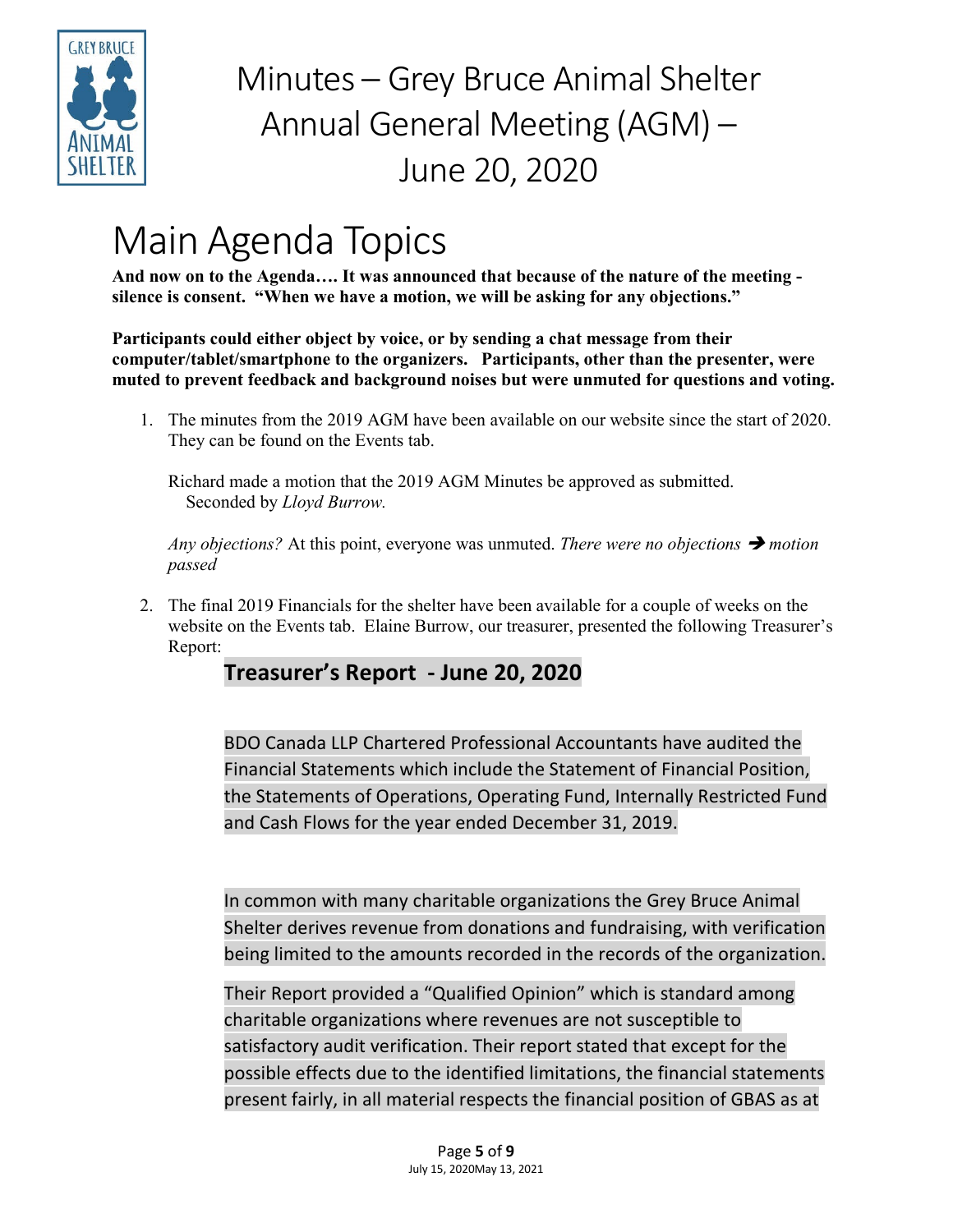

December 31, 2019 and its statement of operations and statement of cash flows for the year then ended in accordance with Canadian accounting standards for not-for-profit organizations.

The Statement of Operations (Page 6) (Income and Expenses) shows total income of \$203,269 compared to \$121,824 in the previous year. The increase in revenue of \$81,445 is a result of increases in some categories and decreases in other.

- Donations were higher in 2019 by \$74,324. This increase was a combination of the \$25,000 received from the Blue Mountain Animal Shelter, the donation for the completion of the 10-dog kennel expansion as well as increase in corporate and individual donations. It is interesting to note that donations coming in through CanadaHelps and other online sources have increased over the previous year and it appears that trend is continuing into 2020.
- Revenues from fundraising increased by \$17,037 over the previous year. With the increase in fundraising income there was also an increase in fundraising expenses of \$4,727.
- There was grant income reported in 2018 which related to funding from Youth Employment Services to hire younger people. We did not participate in that program in 2019.

The expenses for the year 2019 are comparable to the previous year with some exceptions.

• Capital expenditures for 2019 included the completion of the Kennel project which included installing the 10 actual dog runs, adding exterior doors at the end of the original kennels providing the dogs more room to move around. In addition, a new outdoor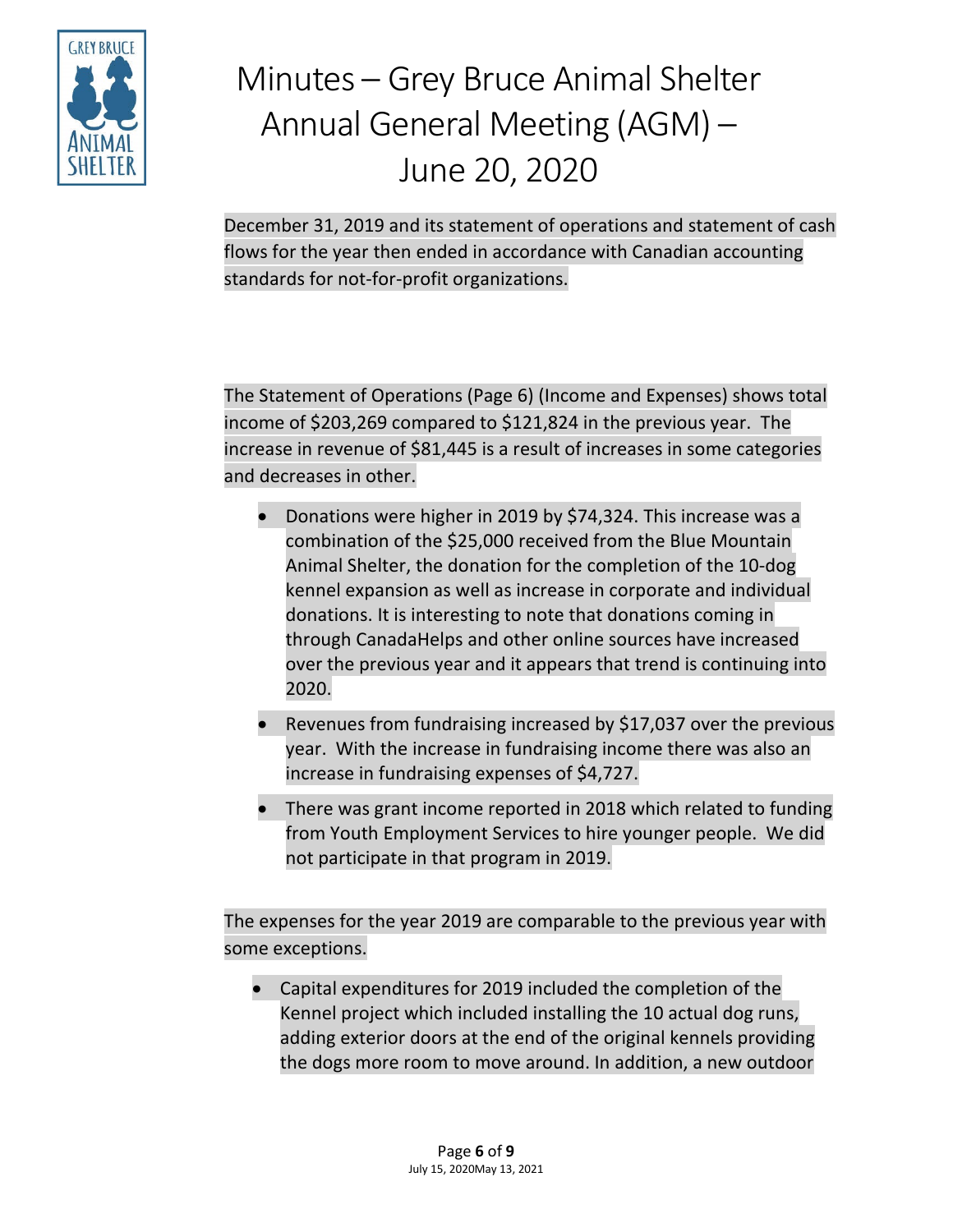

sign was installed as well as the purchase of new commercial washer and dryer for the shelter.

- The medical expenses increased from \$34,509 in 2018 to \$42,773 in 2019. This was due to having a few animals that required additional care and surgeries to improve their life and to ensure that they were adoptable.
- The cost that shows for salaries and benefits in 2019 is \$45,645 as compared to the net amount for last year of \$40,433. The amount for 2018 reflects salaries for 9 months whereas 2019 is for the full calendar year. Some of the increase also relates for additional time to have an afternoon shift to better care for the animals.
- On an overall basis the net results for the year indicates that we received \$20,691 more in revenues than what our expenses were.

### STATEMENT OF FINANCIAL POSITION (Page 4)

- The Statement of Financial Position reflects our Assets and Liabilities with the difference between the two being reflected as Net Assets
- Our Assets are comprised of Cash and a receivable for the recoverable portion of the HST.
- The cash in the bank has decreased but that is because we transferred \$50,000 from the bank accounts and invested them into some short term GIC's in order to earn interest. Overall, our cash position has increased by \$19,746 which is basically what is reflected on the Statement of Operations.

#### RESTRICTED FUND ACCOUNT

• The Net Assets are broken into 2 categories. One is the Operating Fund and the other is the Internally Restricted Fund.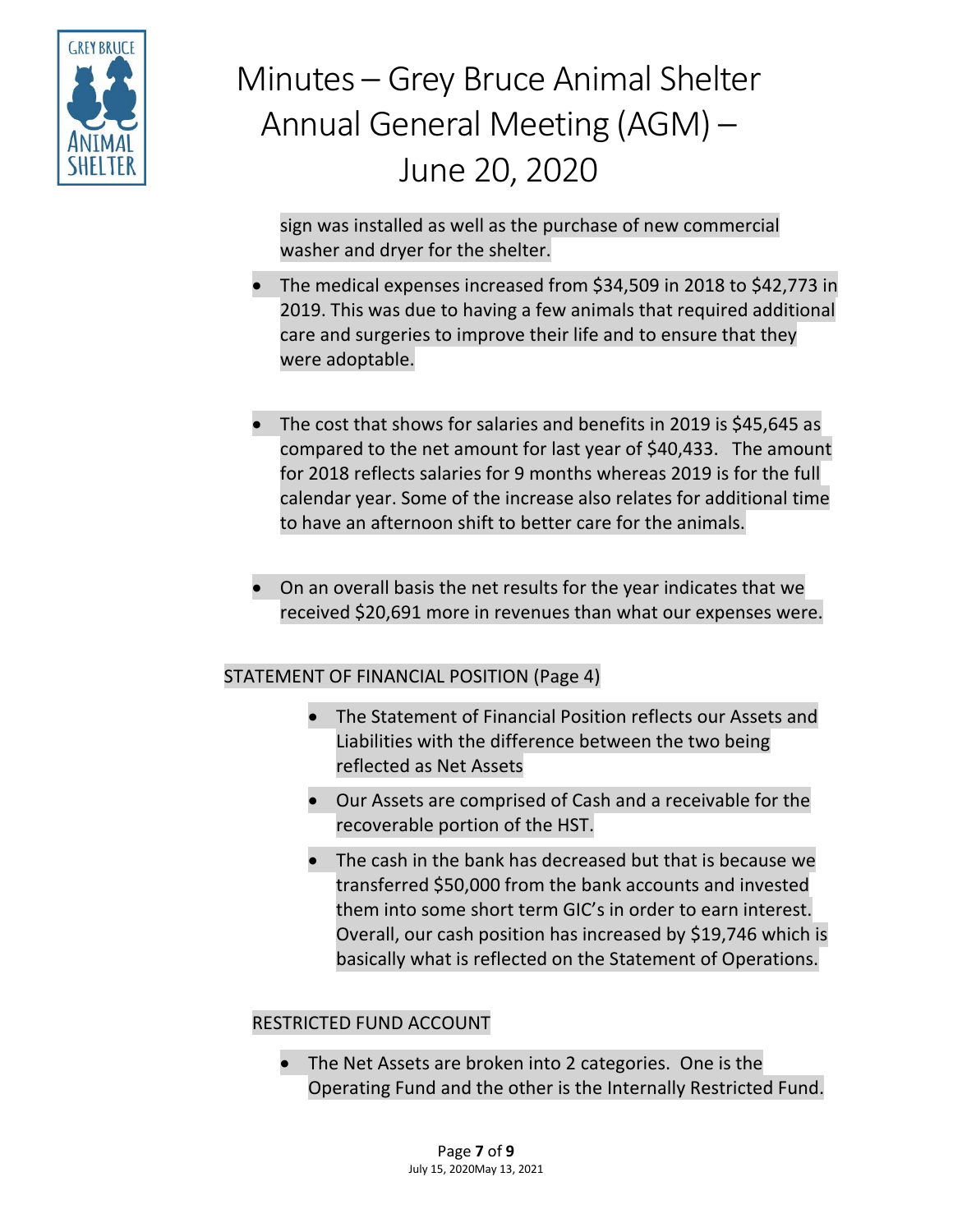

- The Internally Restricted Fund account was set up to have funds available to fund major repairs, renovations and to replace capital assets when needed such as furnaces, air conditioner, generator, vehicle etc. In addition, portions of future projects are also being allocated to be paid from this account. A Policy is in place that provide details as to what and when funds are to go into this Fund and what expenses can be paid from this Fund. Currently there is \$80,248 allocated to this fund and projected expenditures at this time are \$143,000.
- This fund was set up to ensure that money will be available when needed and to ensure that the Shelter will continue to be a viable operation.
- This ends the Treasurer's report. I move that the auditors' report be adopted as presented.

*Any questions before we move to approve the report? There were no questions.*

Motion to accept the 2019 financials by Elaine Burrow. Seconded by *Kim Moffit*

*Any objections?* At this point, everyone was unmuted. *There were no objections. motion passed*.

- 3. Motion to appoint BDO Canada to complete the 2020 financial statements *Elaine* Seconded by *Anna Aagaard.*
	- *Any objections? There were no objections motion passed.*
- 4. Richard introduced the slate of directors, which was communicated in the AGM notice.

Richard Banks – (President), Elaine Burrow (Treasurer), Deb Takeda (Secretary), Kim Moffit, Sally Ballard,